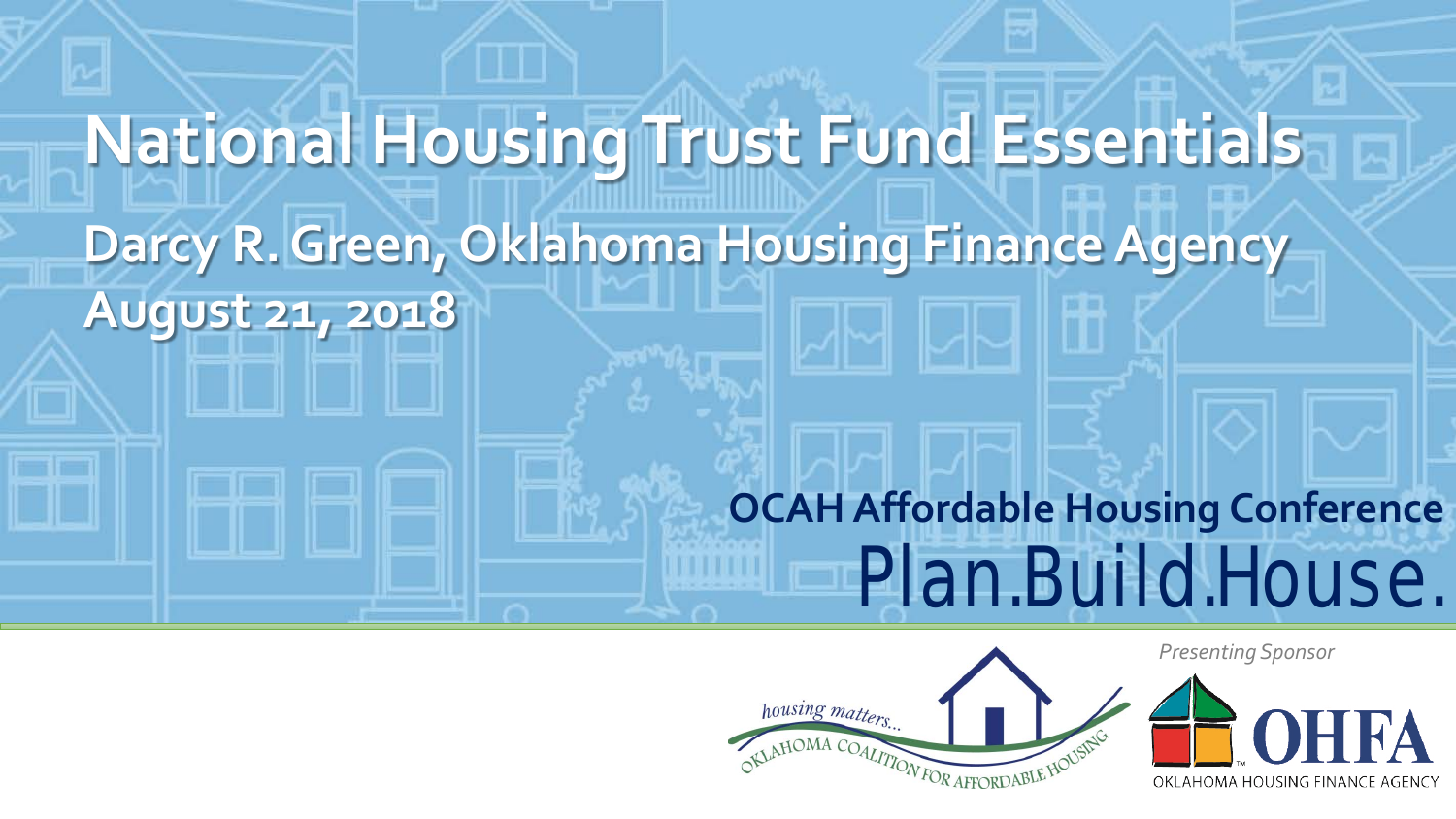## What is the National Housing Trust Fund?

- Created by the Housing and Economic Recovery Act of 2008 (HERA)
- Funding to come from a small assessment on the volume of business of FNMA and FHLMC
- Funding almost immediately suspended due to economic conditions; reinstated in 2015
- Funds from 2015 were allocated to States beginning in 2016
- Only states administer the Program
- State minimum is \$3 million

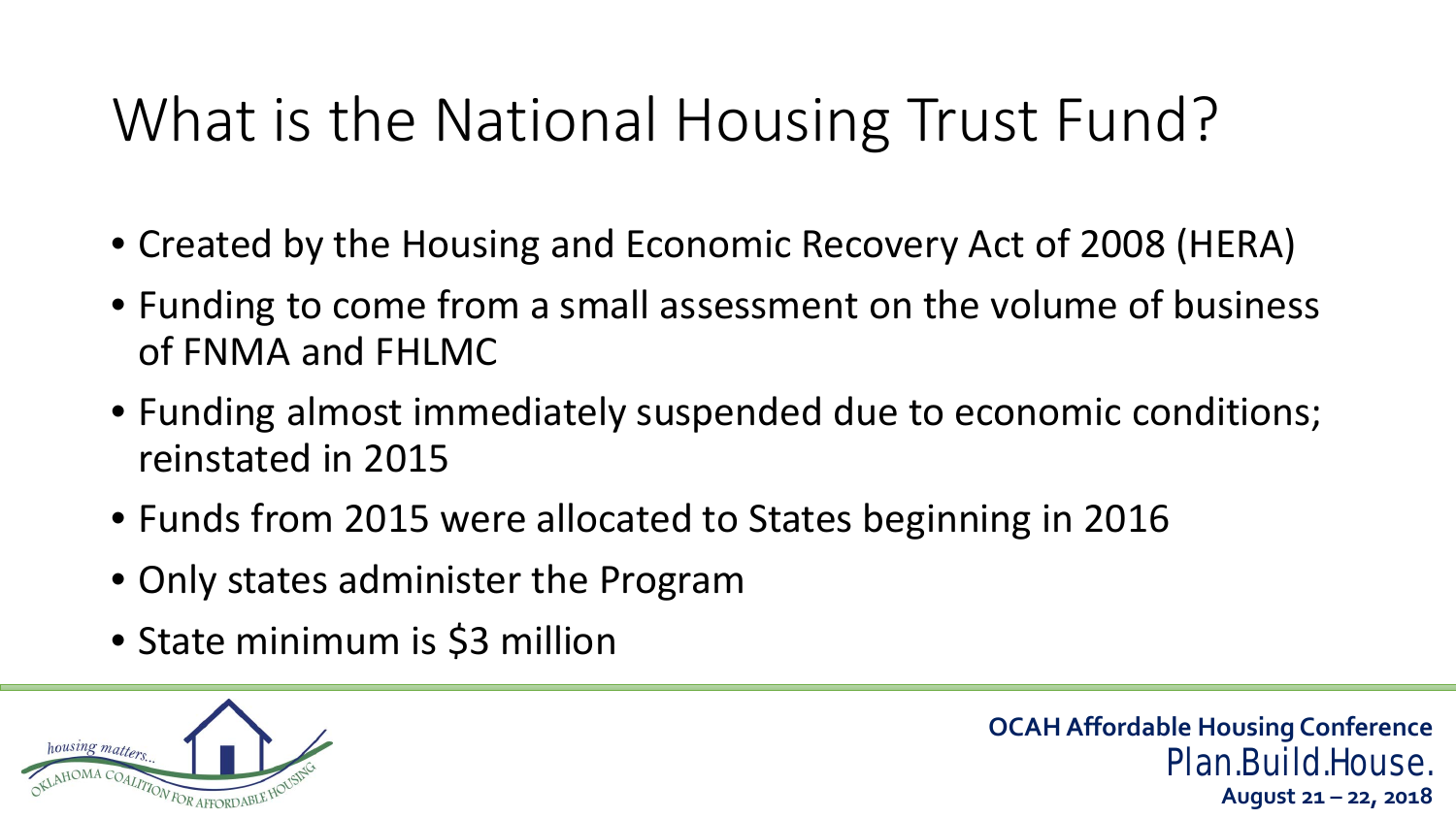## General Guidelines

- 10% of the funding goes to Administration
- At least 90% for Rental; OHFA uses all of its funds for Rental
- Serves exclusively 30% of AMI or Poverty Level, whichever greater
- If Program funds are \$1 Billion or more, can use 25% for 50% of AMI; funds have not reached that level yet
- For new construction and acquisition/rehabilitation
- States can use up to 1/3 of annual grant for operating costs of Projects

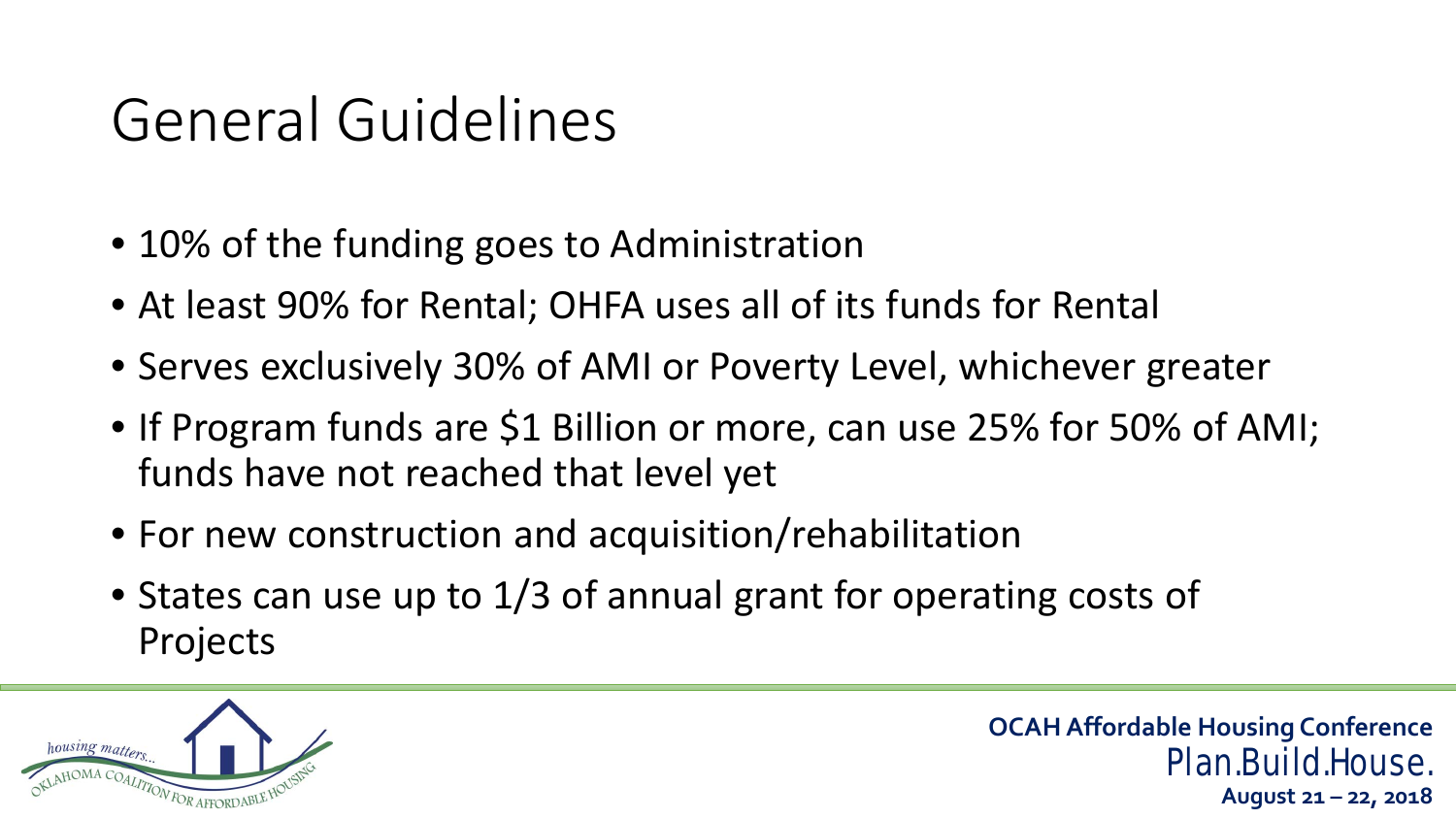## General Guidelines Cont.

- HUD must approve state's Annual Allocation Plan
- Rents are established by HUD based on 30% of AMI
- Affordability period is minimum 30 years, with required preference for longer affordability periods (OHFA gives points for 40 years)
- No Match requirement!!
- When used with other funds, HTF must get at least its pro-rata share of the units
- Also subject to HOME Program Maximum Per-Unit Subsidy Limits

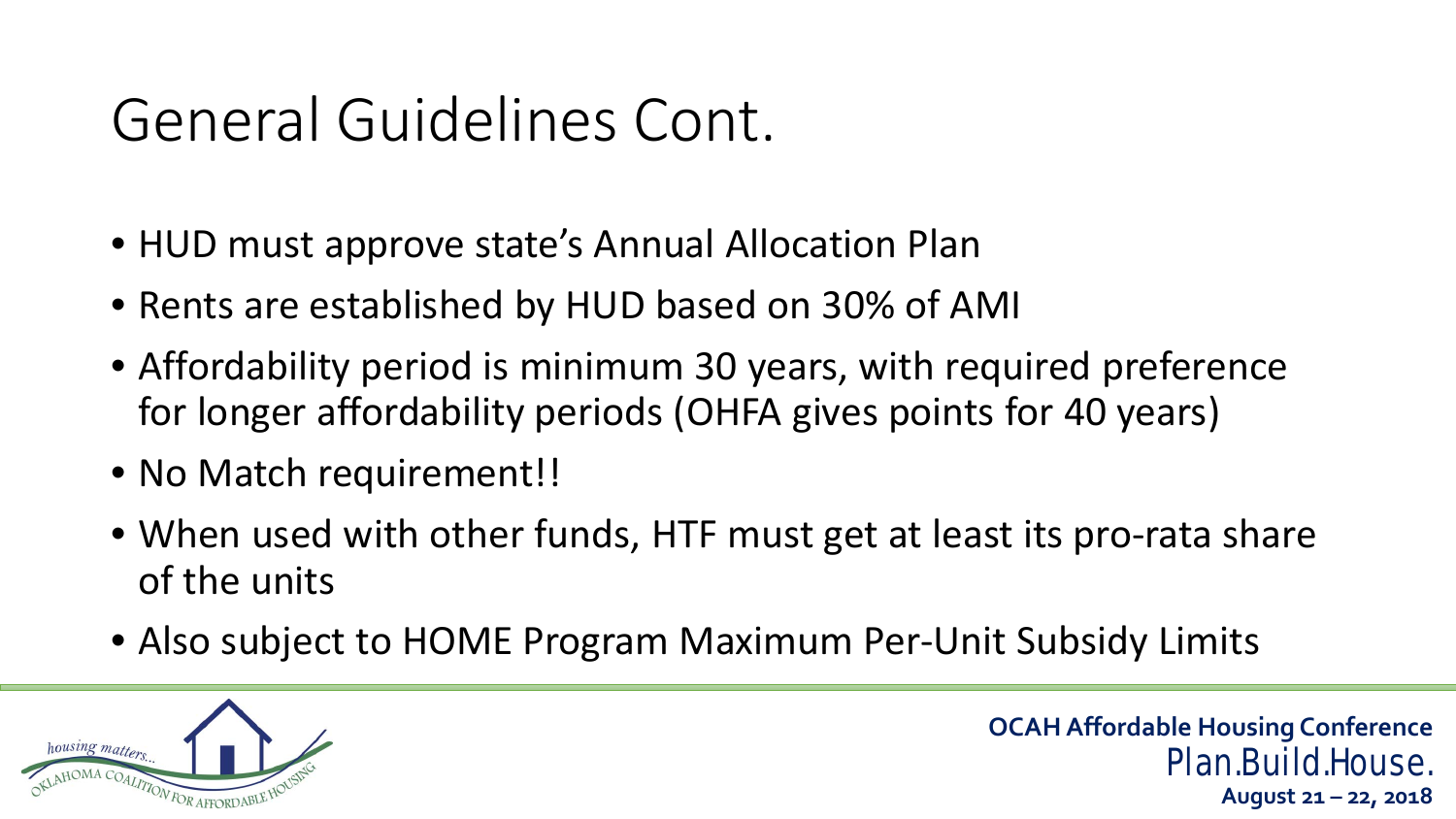#### Other Priorities

- Leverage
- Readiness to Proceed
- Energy Efficiency
- Priority Housing Needs (from Con Plan)
- Project-Based Rental Assistance
- Special Needs Populations and services for Special Needs
- Geographic Diversity

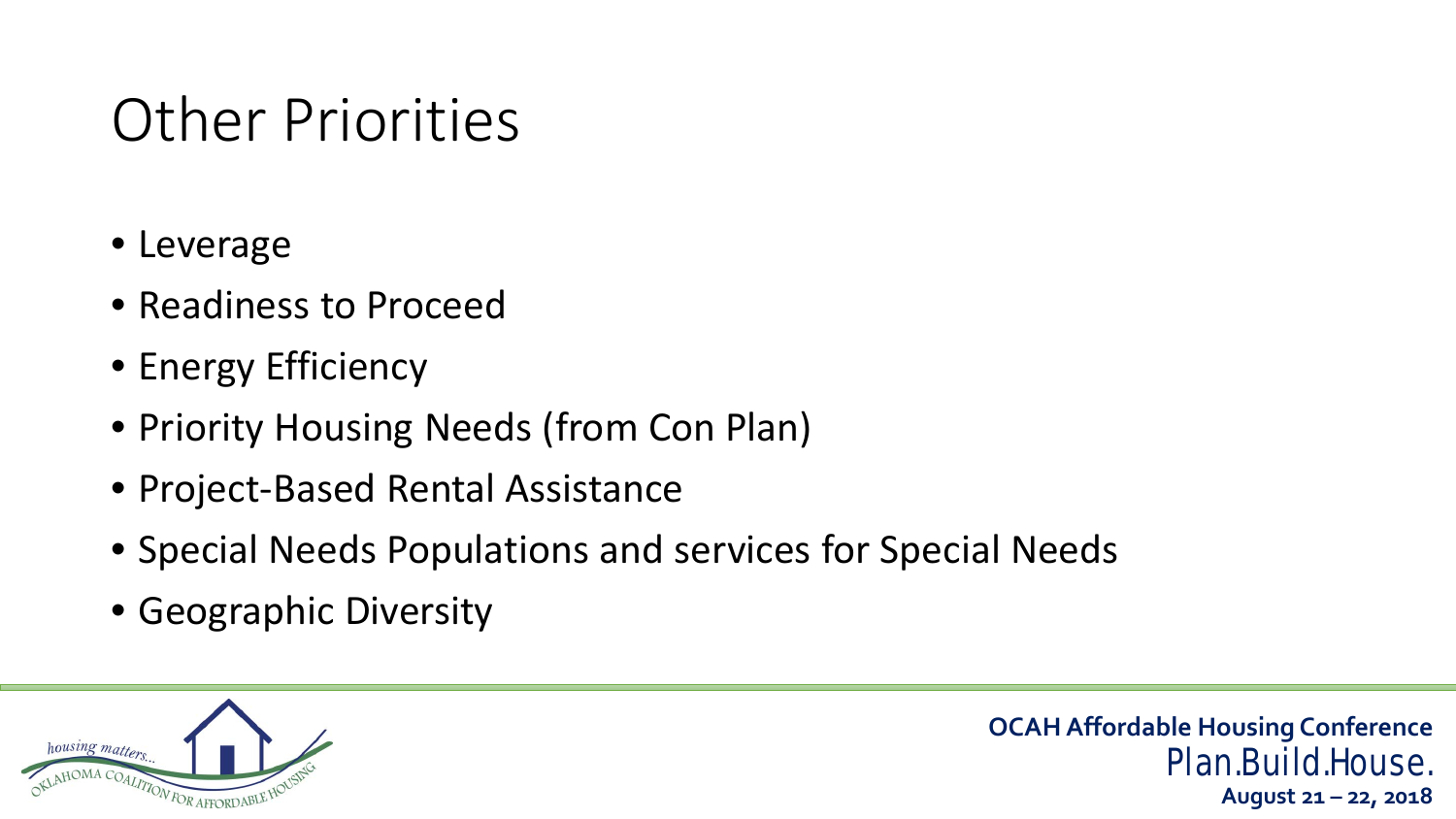#### Awards

- Funds are awarded at one of the bi-monthly meetings of OHFA's Board of Trustees. Contact OHFA Staff for more information.
- Funds are awarded as 0% forgivable loans, forgiven at the end of the affordability period if HTF Rules are followed.
- No ongoing debt service!
- Can be combined with other sources such as HOME or Affordable Housing Tax Credits.